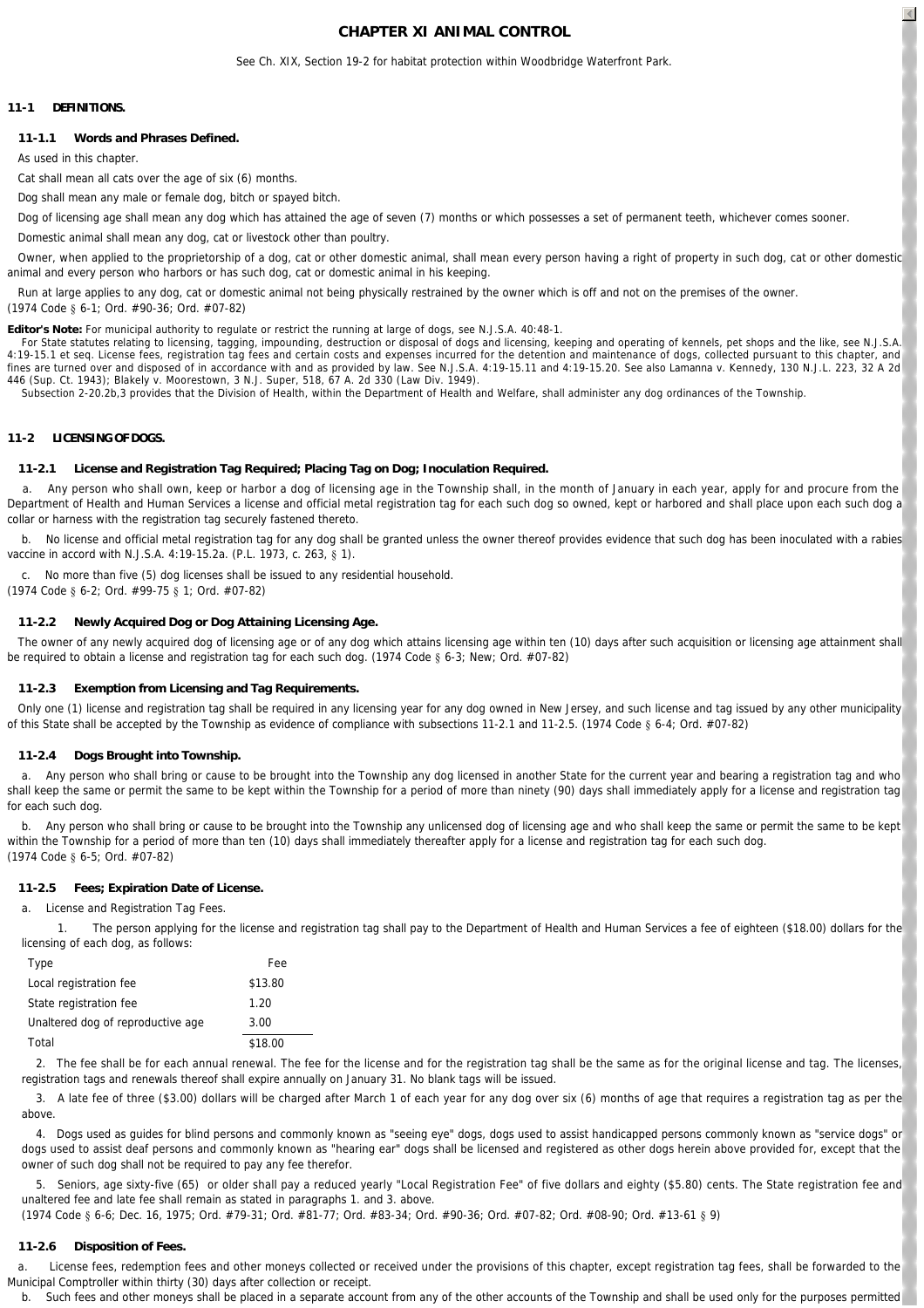#### by N.J.S.A. 4:19-15.11.

 c. The registration tag fees shall be forwarded by the Township Clerk, within thirty (30) days after collection, to the State Department of Health, as prescribed by N.J.S.A. 4:19-15.11.

(1974 Code § 6-7; Ord. #07-82)

# **11-2.7 Animal Canvass.**

 The Department of Health and Human Services of the Township shall make a canvass of all dogs in the Township biennially and make reports thereof as required by N.J.S.A. 4:19-15.15. (1974 Code § 6-8; Ord. #07-82)

# **11-2.8 Removal of Tag or Attaching to Another Dog Prohibited.**

No person, except an officer in the performance of his duties, shall remove a registration tag from the collar of any dog without the consent of the owner, nor shall any person attach a registration tag to a dog for which it was not issued. (1974 Code § 6-9; Ord. #07-82)

# **11-2.9 Loss of License.**

 If a license tag has been misplaced or lost the licensing authority may issue a duplicate license and/or registration sleeve for that particular dog at a fee of five (\$5.00) dollars. (Ord. #07-82)

# **11-2.10 Rabies Vaccination Required.**

 a. No person shall own, keep, harbor or maintain any dog over seven (7) months of age within the Township unless the dog is vaccinated and licensed. The provisions of this section do not apply to dogs held in a kennel, or those held by a State or Federal licensed research facility or a veterinary establishment where dogs are received or kept for diagnostic, medical, surgical, or other treatments or licensed animal shelters, pounds, kennels or pet shops.

 b. *Vaccination.* All dogs shall be vaccinated against rabies by a licensed veterinarian in accordance with the latest "Compendium of Animal Rabies Vaccines and Recommendations for Immunization" published by the National Association of State Public Health Veterinarians, except as provided for in paragraph d. below.

c. *Vaccination Certificate.* A certificate of vaccination shall be issued to the owner of each animal vaccinated on a form recommended by the State.

 d. *Exemptions.* Any dog may be exempted from the requirements of such vaccination for a specified period of time by the Director of the Department of Health and Human Services upon presentation of a veterinarian's certificate stating that because of an infirmity or other physical condition, or regimen of therapy, the inoculation of the dog shall be deemed inadvisable.

(Ord. #07-82)

## **11-3 ATTACK AND GUARD DOGS.**

## **11-3.1 Definitions.**

As used in this section:

*Attack dog* shall mean any dog or canine trained to attack persons entering an area except for the trainer of such guard dog or canine.

*Guard dog* shall mean any dog or canine trained to attack a person at the command or instruction of a trainer.

*Trainer* shall mean any person who trains or owns an attack or guard dog from whom an attack or guard dog takes commands or instructions. (1974 Code § 6-51; Ord. #84-59 § I; Ord. #07-82)

## **11-3.2 Registration Required.**

 a. All persons owning or controlling an attack or guard dog on premises within the Township shall file with the Director of Health a certificate of registration which shall set forth therein the name of the owners and persons in control of such premises and the street address thereof. The registration shall occur within seventy-two (72) hours from the time the dog is brought to the premises. For registering the guard or attack dog and issuing a duplicate thereof, the Director of Health shall receive a fee of twentyfive (\$25.00) dollars for each dog so registered.

b. The Director of Health or his designee shall notify the Police Department, the Board of Fire Commissioners, each fire company and each first aid squad servicing the municipality or any part thereof of the fact that an animal has been registered under the provisions of this section.

 c. All persons owning or controlling an attack or guard dog shall also secure from the Department of Health and Human Services, a tag indicating that the animal is registered as an attack or guard dog. The tag shall not be issued by the Department of Health and Human Services unless the person owning or controlling the attack or guard dog shall furnish proof that the animal has been inoculated with the rabies vaccine and has been registered with the Director of Health.

Failure to register the attack or guard dog and to secure the tag and to have the tag securely fastened to the animal shall be a violation of this section. (1974 Code § 6-52; Ord. #84-59 § I; Ord. #02-51; Ord. #07-82)

## **11-3.3 Guard or Security Services; Procedures.**

It shall be unlawful for any guard or security service to have upon any premises within the Township any guard or attack dog unless:

a. The guard or attack dog has been registered with the Director of Health and has secured a registration tag as provided for by this section; and

 b. The guard or security service has maintained a telephone number to which a call may be placed to a responsible person of the service twenty-four (24) hours per day.

(1974 Code § 6-53; Ord. #84-59 § I; Ord. #02-51; Ord. #07-82)

# **11-3.4 Posting of Signs.**

 a. The owner, or other persons in control if not the owner, of all premises upon which attack or guard dogs are maintained, shall post signs stating "Warning: Attack or Guard Dog On Premises."

 b. If attack or guard dogs on the premises are owned or maintained thereon by any guard or security service, in addition to the signs required by paragraph a. above, the following information shall be posted: name of the service; address of the service; telephone number at which a responsible party of the service can be reached; and name and address of owner or person in control of the premises. Nothing herein shall be construed so as to prevent the sign required by this paragraph to be a single sign provided all the information by paragraphs a. and b. are contained therein.

 c. All signs required by this section shall be posted on, over or next to all exterior doors, and at least one (1) such sign shall be posted at each driveway or entrance to the premises.

 d. All signs required by this section shall contain lettering clearly visible from the lesser of the curbline or fifty (50) feet and shall also be illuminated so as to be visible at night.

(1974 Code § 6-54; Ord. #84-59 § I; Ord. #07-82)

# **11-3.5 Violations and Penalties.**

- a. Any person violating the provisions of this section shall be liable to the penalty stated in Chapter I, Section 1-5.
- b. Each day that a guard or attack dog is maintained upon any premises in the Township without registration and/or tag shall constitute a separate offense.
- c. Each day that a sign required by this section is not maintained shall constitute a separate offense.
- d. Notwithstanding the penalties hereinabove provided for the violation of this section, the Township shall be entitled to pursue any other remedies available at law or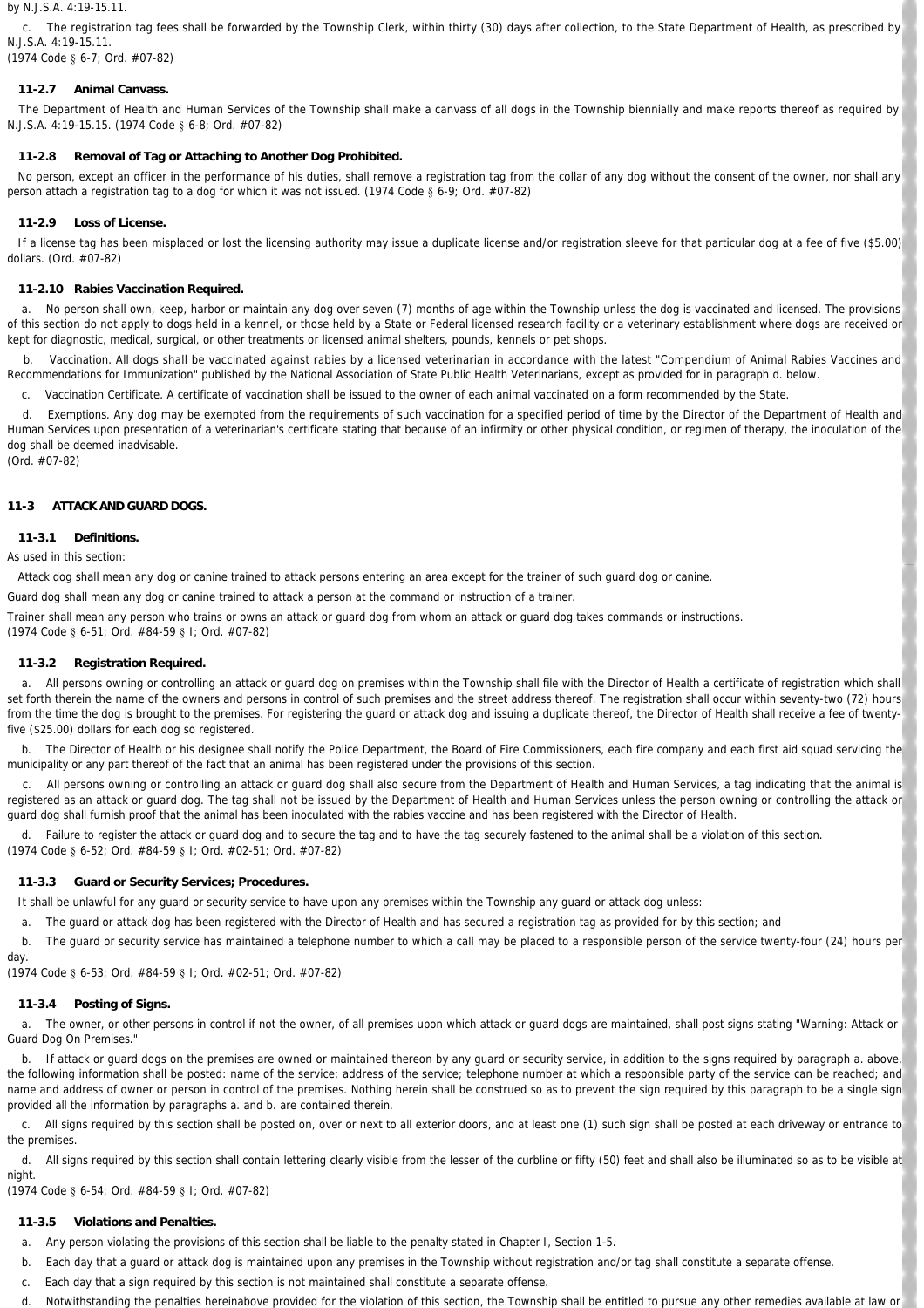## **11-4 LICENSING OF CATS.**

## **11-4.1 Definitions.**

As used in this section:

 *Animal Control Authority* shall mean the Health Officer and his designee or any person or agency designated or certified by the State of New Jersey to enforce the provisions of this section.

*Cat* shall mean any member of the domestic feline species, male, female or altered.

*Cat of licensing age* shall mean any cat which has attained the age of seven (7) months, or which possesses a set of permanent teeth, whichever comes sooner.

*Cattery* shall mean any room or group of rooms, cage or exhibition pen, not part of a kennel, wherein cats for sale are kept or displayed.

 *Licensing authority* shall mean the Woodbridge Township Department of Health and Human Services or any designated representative thereof charged with administering the issuance and/or revocation of permits and licenses under the provisions of this section.

*Neutered* shall mean a cat rendered permanently incapable of reproduction as certified by a licensed veterinarian.

 *Owner,* when applied to the proprietorship of a dog, cat or other domestic animal, shall mean every person having a right of property in such dog, cat or other domestic animal and every person who harbors or has such dog, cat or other domestic animal in his keeping.

*Person* shall mean any individual, corporation, partnership, organization, or institution commonly recognized by law as a unit.

(Ord. #91-37 § 6-56; Ord. #07-82)

### **11-4.2 Rabies Vaccination Required; Exceptions.**

 a. No person shall own, keep, harbor or maintain any cat over seven (7) months of age within the Township unless the cat is vaccinated and licensed. The provisions of this section do not apply to cats held in a cattery, or those held by a State or Federal licensed research facility or a veterinary establishment where cats are received or kept for diagnostic, medical, surgical, or other treatments or licensed animal shelters, pounds, kennels or pet shops.

b. Vaccination. All cats shall be vaccinated against rabies by a licensed veterinarian in accordance with the latest "Compendium of Animal Rabies Vaccines and Recommendations for Immunization" published by the National Association of State Public Health Veterinarians, except as provided for in paragraph d. below.

c. *Vaccination Certificate.* A certificate of vaccination shall be issued to the owner of each animal vaccinated on a form recommended by the State.

 d. *Exemptions.* Any cat may be exempted from the requirements of such vaccination for a specified period of time by the Director of the Department of Health and Human Services, upon presentation of a veterinarian's certificate stating that because of an infirmity or other physical condition, or regimen of therapy, the inoculation of the cat shall be deemed inadvisable.

(Ord. #91-37 § 6-57; Ord. #07-82)

### **11-4.3 License Required; Not Transferable.**

 a. *Cats Must Have a License Number Displayed.* Any person who shall own, keep, or harbor a cat of licensing age shall annually apply for and procure from, the licensing authority, a license and official registration tag with license numbers, or a registration sleeve for such cat so owned, kept or harbored, and shall place upon such cat a collar or other device with the license number securely fastened or displayed thereto. Acceptable methods of displaying license number shall include, but are not limited to, breakaway or elastic collars. License tags or sleeves are not transferable.

 b. *Time for Applying for License.* The owner of any newly acquired cat of licensing age or any cat which attains licensing age, shall make application for license tag or sleeve for such cat within ten (10) days after such acquisition or age attainment. This requirement will not apply to a nonresident keeping a cat within the Township for no longer than ninety (90) days.

 c. *Cats Brought into Jurisdiction.* Any person who shall bring, or cause to be brought into the Township any cat licensed in another State for the current year, and bearing registration tag or sleeve, and shall keep the same or permit the same to be kept within the Township for a period of ninety (90) days shall immediately apply for a license and registration tag or sleeve for each cat. Any person who shall bring or cause to be brought into the Township any unlicensed cat, and shall keep same, or permit same be kept within the Township for a period of more than ten (10) days, shall immediately apply for a license and registration tag or sleeve for each such cat.

 d. No more than five (5) cat licenses shall be issued to any residential household. (Ord. #91-37 § 6-58 A-C; Ord. #99-75 § 2; Ord. #07-82)

### **11-4.4 Application; Contents; Preservation of Information.**

 The application shall state the breed, sex, age, color and markings of the cat for which license and registration are sought, and whether it is of a long- or short-haired variety, also the name, street, and Post Office address of the owner, and the person who shall keep or harbor such cat. The information on the application and the registration number issued for the cat shall be preserved for a period of three (3) years by the licensing authority designated to license cats in the Township. (Ord. #91-37 § 6-58D; Ord. #07-82)

## **11-4.5 License Forms and Tags.**

License forms and official tags or sleeves shall be furnished by the Township and shall be numbered serially and shall bear the year of issuance and the name of the Township. (Ord. #91-37 § 6-58E; Ord. #07-82)

## **11-4.6 Evidence of Inoculation Required; Certificate of Exemption.**

 The Department of Health and Human Services or the licensing authority shall not grant any such license and official registration tag or sleeve for any cat, unless the owner therefor provides evidence that the cat to be licensed and registered has been inoculated with a rabies vaccine of a type approved by and administered in accordance with the recommendations of the United States Department of Agriculture and the United States Department of Human Services or has been certified exempt as provided by subsection 11-4.2. The rabies inoculation shall be administered by a duly licensed veterinarian or by such other veterinarian permitted by law to do the same. (Ord. #91-37 § 6-58F; Ord.  $#07-82$ )

### **11-4.7 License Fee Schedule.**

 A license shall be issued after payment of a fee of twelve (\$12.00) dollars for each cat. If the cat is unaltered there shall be an additional fee of ten (\$10.00) dollars. Persons who fail to obtain a license as required within the time period specified in this section will be subject to a delinquent fee of three (\$3.00) dollars. (Ord. #91-37 § 6-58G; Ord. #07-82)

### **11-4.8 Fees for Renewals; Expiration of License.**

 Only one (1) license and registration tag or sleeve shall be required in the Township. Licenses from another municipality shall be accepted. Any valid New Jersey license tag or sleeve issued by a New Jersey municipality shall be accepted by this Township as evidence of compliance.

a. *License and Registration Tag Fees.*

1. The person applying for the license and registration tag shall pay to the Department of Health and Human Services a fee of twenty-two (\$22.00) dollars for the licensing of each cat, unless the cat is altered, as follows:

*Type Fee*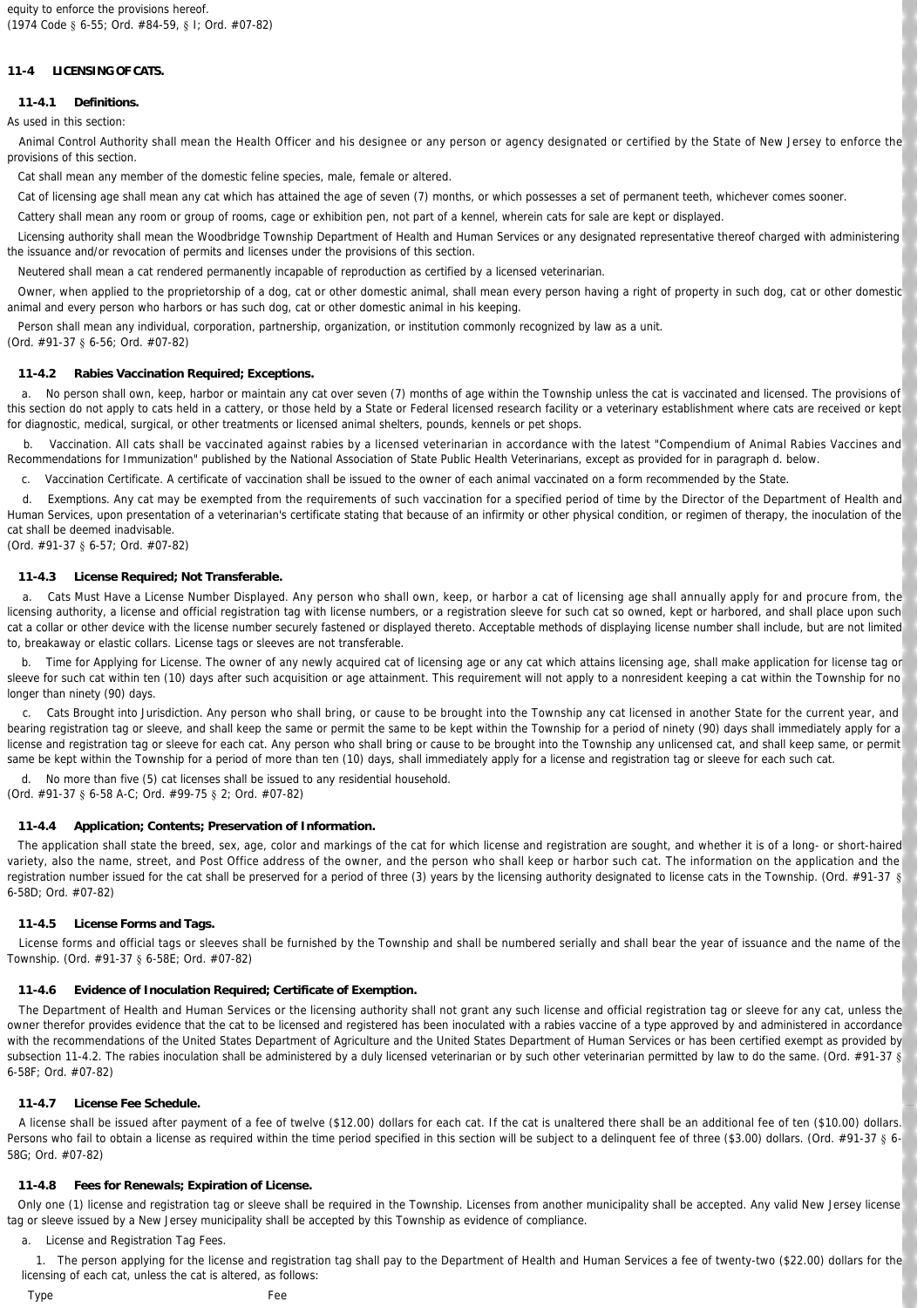| Local registration fee            | \$12.00 |
|-----------------------------------|---------|
| Unaltered cat of reproductive age | 10.00   |
| Total                             | \$22.00 |

2. The fee shall be for each annual renewal. The fee for the license and for the registration tag or sleeve shall be the same as for the original license and tag. The licenses, registration tags and renewals thereof shall expire annually on September 30. No blank tags will be issued.

 3. A late fee of three (\$3.00) dollars will be charged after November 1 of each year for any cat over seven (7) months of age that requires a registration tag as per the above.

 4. Seniors, age sixty-five (65) or older shall pay a reduced yearly "Local Registration Fee" of six (\$6.00) dollars. The unaltered cat of reproductive age fee and the late fee shall remain as stated in paragraphs 1. and 3. above. (Ord. #07-82; Ord. #08-90)

## **11-4.9 Loss of License.**

 If a license tag or sleeve has been misplaced or lost the licensing authority may issue a duplicate license and/or registration sleeve for that particular cat at a fee of five (\$5.00) dollars. (Ord. #91-37 § 6-58I; Ord. #07-82)

### **11-4.10 Proof of License.**

Proof of licensing shall be produced by any person owning, keeping, maintaining or harboring a cat, upon the request of any Health Official, Police Officer, Animal Control Officer or other authorized person. (Ord. #91-37 § 6-58J; Ord. #07-82)

### **11-4.11 Other Regulations.**

No person shall hinder, molest, or interfere with any person authorized or empowered to perform any duty under this section. (Ord. #91-37 § 6-58K; Ord. #07-82)

### **11-4.12 Penalty.**

 Except as otherwise provided in this section, any person who violates, or fails, or refuses to comply with this section, shall be liable to a penalty of not less than one hundred (\$100.00) dollars nor more than the penalty established in Chapter I, Section 1-5 for each offense, to be recovered by and in the name of the local Board of Health or by and in the name of the Township. (Ord. #91-37 § 6-59; Ord. #07-82)

## **11-5 SPECIFIC REGULATIONS FOR CONTROL OF ANIMALS.**

### **11-5.1 Running at Large Prohibited.**

No owner shall permit or allow any dog, cat or domestic animal to run at large. (1974 Code § 6-10; Ord. #90-36; Ord. #07-82)

### **11-5.2 Animals to Be Controlled by Capable Person.**

No person owning, keeping or harboring any dog, cat or other domestic animal shall suffer or permit it to be upon public streets or in any public place of the Township, unless such dog, cat or other domestic animal is on a leash and accompanied by its owner or other person, sixteen (16) years or older, capable of controlling the dog, cat or other domestic animal. (1974 Code § 6-11; Ord. #90-36; Ord. #07-82)

### **11-5.3 Barking or Howling; Disturbing Peace and Quiet.**

 No person shall keep, harbor or maintain any dog which habitually barks, howls, whines or cries between the hours of 10:00 p.m. and 7:00 a.m. or which, by frequent barking, howling, whining or crying, disturbs the peace, comfort or quiet of the neighborhood, thereby creating or maintaining a nuisance. (1974 Code § 6-12; Ord. No. 93-95 § 1; Ord. #07-82)

**Editor's Note:** For regulations concerning noises as a nuisance, see Section 3-8 of this Code.

### **11-5.4 Injury to Property Prohibited.**

 No person owning, keeping or harboring a dog, cat or other domestic animal shall permit or suffer it to do any injury or any damage to any lawn, shrubbery, flowers, grounds or property of another, whether real or personal. (1974 Code § 6-13; Ord. #90-36; Ord. #07-82)

### **11-5.5 Defecation; Removal of Feces; Enforcement.**

 a. No person owning or in charge of any dog, cat or other domestic animal shall cause or allow such a dog, cat or other domestic animal to soil, defile, defecate on or commit any nuisance on any common thoroughfare, sidewalk, passageway, bypath, playground, park area or any place where people congregate or walk or upon any public property whatsoever or upon any private property without the permission of the owner of the property.

b. Any person owning or in charge of any dog, cat or other domestic animal which soils, defiles, defecates on or commits any nuisance on any common thoroughfare, sidewalk, passageway, bypath, play area, park or any place where people congregate or walk or upon any public property whatsoever or upon any private property without the permission of the owner of the property shall immediately remove all feces deposited by any such dog, cat or other domestic animal in a sanitary manner.

 c. Sanitary methods for removing all feces approved by the local health authority are mechanical devices such as pooch scoops, small shovels and like devices. All feces removed by the person owning, harboring, keeping or in charge of any such dog, cat or other domestic animal shall be disposed of in a sealed, nonabsorbent, leakproof container.

d. The provisions of this subsection shall not apply to blind persons who may use dogs as guides.

 e. Any person who violates the provisions of this subsection shall be liable to the penalty stated in Chapter I, Section 1-5. The enforcing officials for this section shall be the Director of Health and Welfare and/or his representatives and the Director of Police and or his representatives. (1974 Code § 6-14; Ord. #80-47 §§ 1-5; Ord. #90-36; Ord. #07-82)

### **11-5.6 Vicious Dogs.**

The Township hereby adopts and incorporates herein all of the provisions of N.J.S.A. 4:19-1 et seq. as amended and supplemented. (1974 Code § 6-15; Ord. #90-36; Ord. #07-82)

## **11-5.7 Seizure and Impounding.**

 The Director of Police, or any member of the Police Department acting under his direction, or any agency authorized or employed for the purpose by the Township shall take into custody and impound or cause to be taken into custody and impounded the following:

a. Any dog, cat or other domestic animal off the premises of the owner or of the person keeping or harboring the dog, cat or other domestic animal, which the Chief or member of the Police Department or agency has reason to believe is a stray dog, cat or other domestic animal.

 b. Any dog, cat or other domestic animal off the premises of the owner or of the person keeping or harboring the dog, cat or other domestic animal without a current registration tag on his collar.

c. Any female dog, cat or other domestic animal in season off the premises of the owner or the person keeping or harboring the dog, cat or other domestic animal.

 d. Any dog, cat or other domestic animal running at large in violation of subsection 11-5.1. (1974 Code § 6-16; Ord. #90-36; Ord. #07-82)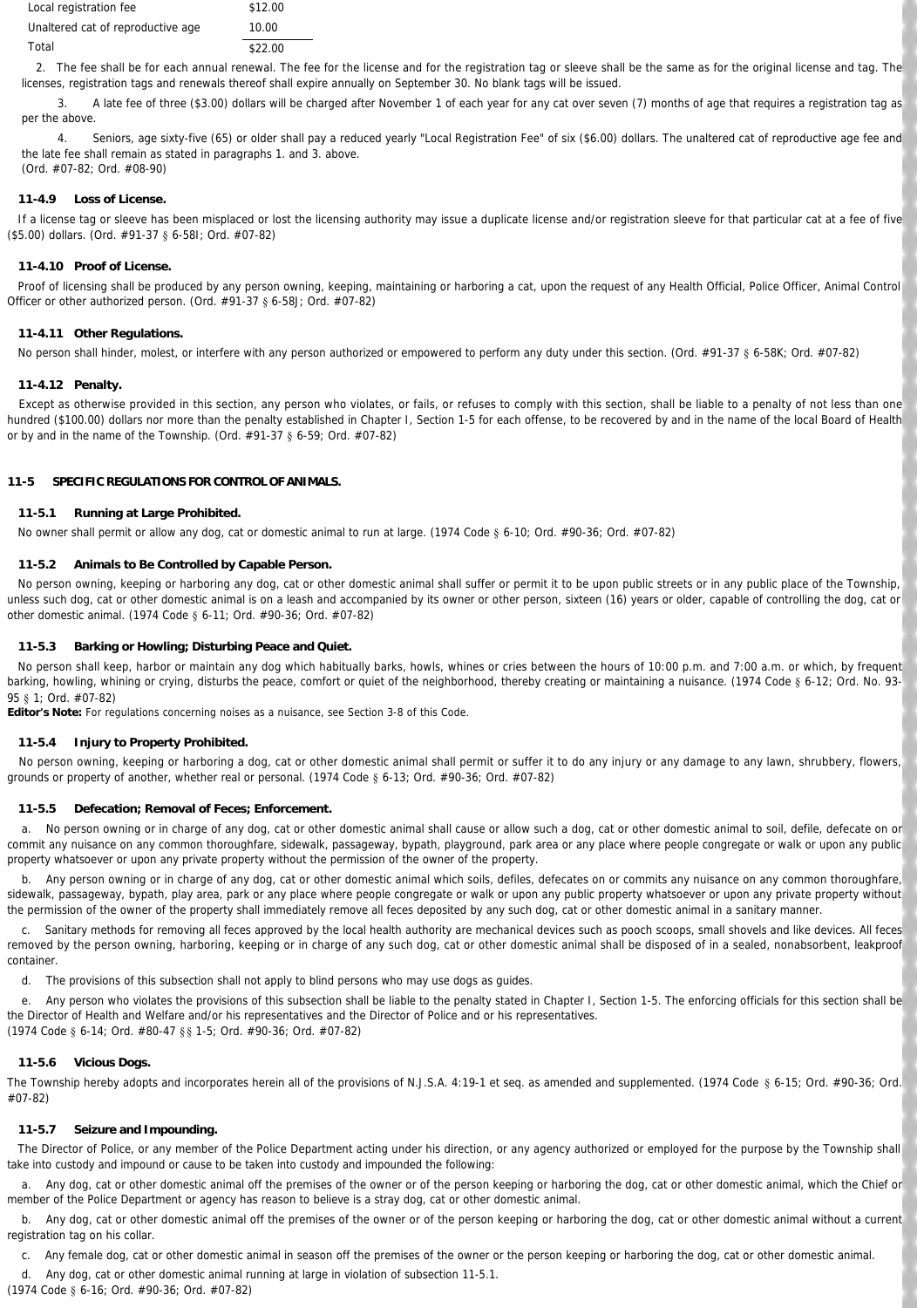#### **11-5.8 Entry Upon Premises for Seizure.**

 Any officer or agent authorized or empowered to perform any duty under this chapter is authorized to go upon any premises to seize for impounding any dog, cat or other domestic animal which he may lawfully seize and impound when he is in immediate pursuit of such dog, cat or other domestic animal, except upon the premises of the owner of the dog, cat or other domestic animal if the owner is present and forbids the same. (1974 Code § 6-17; Ord. #90-36; Ord. #07-82)

## **11-5.9 Destruction or Other Disposal of Animals; Grounds; Notice Requirements.**

a. If any dog, cat or other domestic animal seized, as provided in subsection 11-5.7, wears a collar or harness having inscribed thereon or attached thereto the name and address of any person, or a registration tag, or if the owner or the person keeping or harboring the dog, cat or other domestic animal is otherwise known, the Director of Police or person designated by him or an agency authorized or employed to perform the duties prescribed in this chapter shall forthwith serve or cause to be served on the person whose address is given on the collar or on the owner or on the person keeping or harboring the dog, cat or other domestic animal, if known, a notice in writing stating that the dog, cat or other domestic animal has been seized and will be liable to be disposed of or destroyed if not claimed within seven (7) days after the service of the notice.

 b. The notice referred to in paragraph a. of this subsection may be served either by delivering it to the person on whom it is to be served or by leaving it at the person's usual or last known place of abode or at the address on the collar or by forwarding it by mail addressed to that person at his usual or last known place of abode or to the address given on the collar.

 c. When any dog, cat or other domestic animal seized in accordance with subsection 11-5.7 has been detained for seven (7) days after notice, when notice can be given as above set forth, or has been detained for seven (7) days after seizure when notice has not and cannot be given as above set forth, and if the owner or person keeping or harboring the dog, cat or other domestic animal has not claimed the dog, cat or other domestic animal and paid all expenses incurred by reason of its detention, including maintenance not exceeding one (\$1.00) dollar per day and if the dog, cat or other domestic animal be unlicensed at the time of the seizure and the person keeping or harboring the dog, cat or other domestic animal has not produced a license and registration tag for the dog, cat or other domestic animal, the agency may cause the dog, cat or other domestic animal to be destroyed in a manner causing as little pain as possible. Any redemption of a dog, cat or other domestic animal pursuant to the provisions of this subsection shall not be deemed to discharge or release the owner thereof from the penalty prescribed in subsection 11-5.12 hereof for any violation of this chapter.

 d. The preceding requirements of paragraphs a., b., and c. of this subsection shall not be deemed applicable when any dog, cat or other domestic animal found running at large or seized and impounded pursuant to subsection 11-5.7 (whether licensed or unlicensed) is vicious or appears to be suffering from rabies. In such case, the Director of Police or any delegated member of the Police Department or agency may forthwith cause the dog, cat or other domestic animal to be destroyed. (1974 Code § 6-18; Ord. #90-36; Ord. #07-82)

### **11-5.10 Abandonment of Dog, Cats or Other Animals Prohibited.**

No person shall abandon any dog, cat or other domestic animal anywhere throughout the confines of the Township of Woodbridge. (Ord. #93-74 § 1; Ord. #07-82)

### **11-5.11 Humane Treatment Required.**

- a. Any person who shall own, keep or harbor a dog, cat or other pet shall provide it with proper and adequate food and water, proper shelter and protection from the weather and with humane care and treatment. No person shall beat, ill-treat, torment or otherwise abuse a dog, cat or other pet within the Township, including but not limited to failure to provide prompt veterinary services for an injured or unhealthy animal.
- b. No person shall beat, ill-treat, torment, cause intentional injury to or otherwise abuse any animal, wild or domesticated within the Township. Failure to properly trap an animal or failure to properly monitor a set trap which subsequently causes an animal to become ill or die shall be deemed to constitute abuse under this section.
- c. No person shall feed an outside cat unless the cat is spayed or neutered.
- d. *Tethering of Animals.* As used in this section:
	- 1. Tethering shall mean the restraining of an animal by the tying to any object or structure, including, without limitation, a house, tree, fence, post, garage, weight or shed, by any means, including, without limitation, rope, cord, leash or running line, but shall not include the use of a leash used to walk the animal or to forms of restraint used in the transportation of an animal.
	- 2. It shall be unlawful for any person to tether, fasten, tie, restrain or cause an unattended dog to be fastened, tied or restrained to houses, trees, fences, garages, stakes or other stationary or highly immobile objects by means of a rope, strap or other physical restraint for the purpose of confinement, except in circumstances where all of the following requirements are satisfied:
		- (a) The tethering is for a total of no more than six (6) hours within a twenty-four (24) hour period, with a maximum of two (2) hours at any one (1) interval and a minimum one (1) hour period between confinements.
		- (b) The tether is attached to the dog by a non-choke type collar, swivels at both ends, and attached to the stationary object by anchors, latches, or similar devices in a manner which the dog is able to move freely and prevents the tether from becoming entangled around the dog or any object so as to limit the dog's freedom within the tethered area or to prevent the dog, or any of its appendages, from becoming entangled by the tether.
		- (c) The tether shall be of a type commonly used for the size of the dog involved.
		- (d) The construction of the tether shall be of a lightweight, yet durable material, shall not exceed twenty (20%) percent of the animal's weight, and may not be thicker than one-eighth (1/8) inch.
		- (e) The tether must be a minimum of fifteen (15) linear feet in length, less than six (6) feet above the ground, and shall remain tangle free.
		- (f) The tethered dog has easy access to potable drinking water, edible food, dry ground, and adequate shade and/or shelter within the tethering area.
		- (g) The tethering area shall be clean, clear of obstructions and/or debris, and no less than one hundred fifty (150) square feet/per dog in total area.
		- (h) The dog, whether used for hunting, farming, breeding, or is an otherwise working dog, is regularly monitored while tethered for the aforementioned period of time.
	- 3. No dog shall be tethered by means of a choke-type, pinch-type, prong-type, or improperly fitting collar.
	- 4. Chains shall be prohibited for use as a tethering device.
	- 5. If there are multiple dogs, each dog shall be tethered separately and in such a manner that the tethers shall not become entangled with each other.
	- 6. No dog shall be tethered within five (5) feet of another person's property, public thoroughfare, and/or right-of-way.
	- 7. No dog shall be tethered in a location in which the tether would allow such dog to reach a potentially dangerous object or obstruction, including, but not limited to, a pool, fence, tree, post, railing, half wall or other object or area that poses a risk of injury or strangulation.
	- 8. No dog shall be tethered in a location where it may be approached by and attacked by another animal or people, without the chance to escape to a protected area.
	- 9. No dog shall be tethered at a vacant structure or premises for any purpose when it is not monitored by a competent adult who is present at the property for the duration of such tethering.
	- 10. Dogs that are not spayed or neutered shall not be tethered for any period of time.
	- 11. No dog that is sick or injured shall be tethered.
	- 12. No dogs shall be tethered between the hours of 10:00 p.m. and 7:00 a.m.

(Ord. No. 2017-20)

e. No animal shall be left outside during snow storms, ice storms or thunderstorms or if the National Weather Service has issued a weather alert or storm warning. (Ord. No. 2017-20)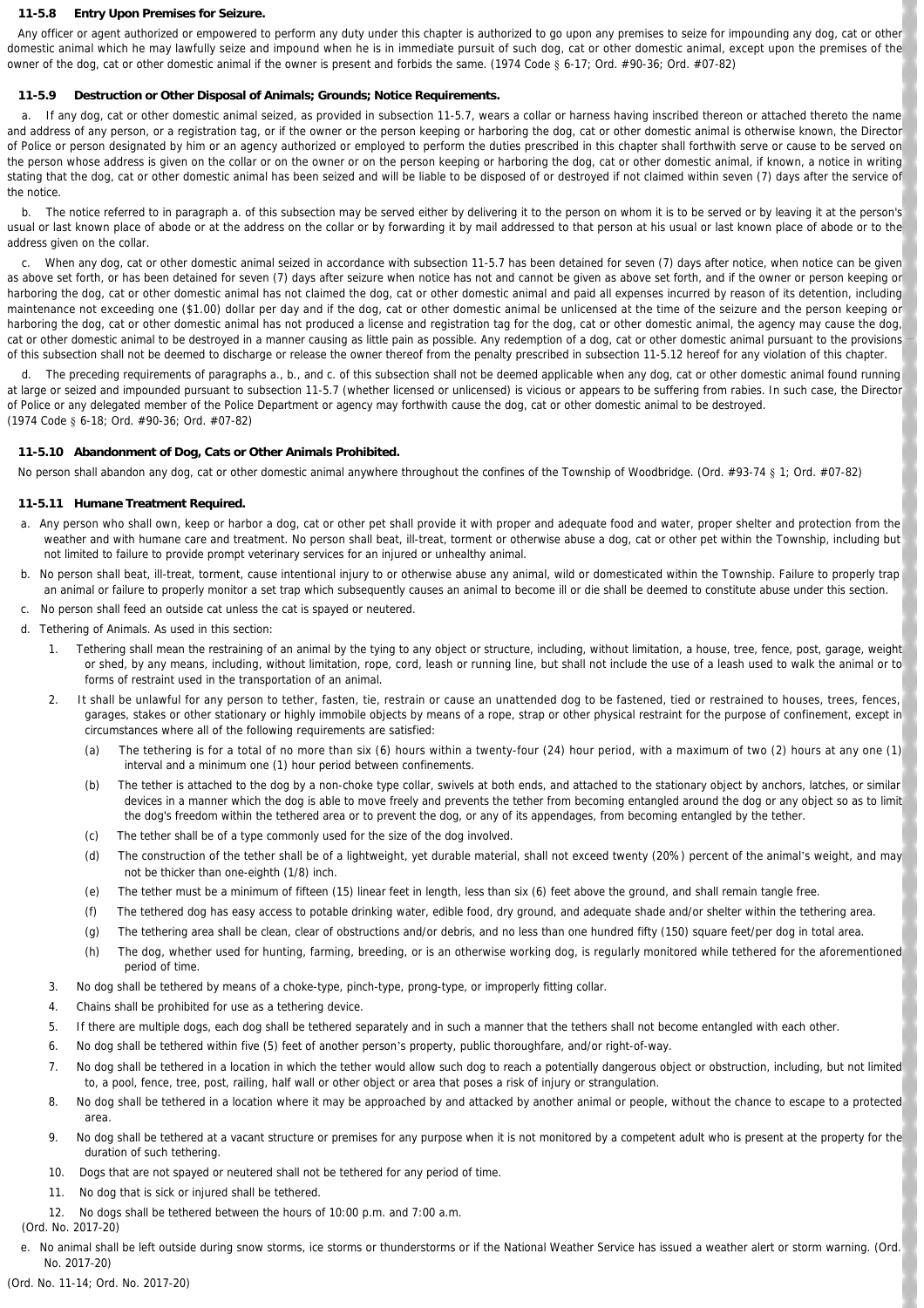### **11-5.12 Penalty.**

 Any person who violates any provision of this chapter shall, upon conviction thereof, be subject to the provisions of Section 1-5 of these Revised General Provisions. (1974 Code § 6-19; Ord. #07-82)

# **11-6 KENNELS, PET SHOPS AND POUNDS.**

**Editor's Note:** For State statute authorizing the licensing and regulation of kennels, pet shops and pounds, see N.J.S.A. 4:19-15.8 et seq. For rules and regulations of State Department of Health, see N.J.A.C. 8:23-3.1 et seq.

# **11-6.1 Definitions.**

As used in this section:

*Animal* shall mean any animal subject to rabies and other diseases of dogs, cats or other domestic, nondomestic or exotic animals, birds or poultry.

*Animal rescue organization* shall mean any not-for-profit organization which has tax-exempt status under Section 501(c)(3) of the United States Internal Revenue Code, whose mission and practice is, in whole or in significant part, the rescue and placement of animals in permanent homes.

*Cat* shall mean a member of the species of domestic cat, Felis Catus.

*Dog* shall mean a member of the species of domestic dog, Canis Familiaris.

*Grooming establishment* shall mean any facility, whether mobile or stationary that washes, clips or trims dogs and cats, but where such animals may or may not be kept overnight.

*Kennel* shall mean any establishment wherein or whereon the business of boarding or breeding dogs for sale is carried on, except a pet shop.

*Offer for sale* shall mean to sell, offer for sale or adoption, advertise for the sale of, barter, auction, give away or otherwise dispose of a dog or cat.

*Pet shop* shall mean a retail establishment, or part of an establishment, where dogs and cats are sold, exchanged, bartered or offered for sale as pet animals to the general public at retail. Such definition shall not include a kennel, shelter or animal rescue organization, as defined.

Pound shall mean an establishment for the confinement of animals seized under the provisions of this section or otherwise.

*Shelter* shall mean any establishment maintained by or under contract with any State, County, or municipality where animals are received, housed or distributed and whose mission and practice is, in whole or significant part, the rescue and placement of animals in permanent homes or rescue organizations.

(1974 Code § 6-20; Ord. #90-36; Ord. #02-52; Ord. #07-82; Ord. No. 2017-37)

## **11-6.2 License Required; License Application.**

a. No person shall operate or maintain a kennel, pet shop, pound, shelter or grooming establishment without first obtaining a license. (1974 Code § 6-21; Ord. #07-82)

b. The application for license shall describe the premises where the establishment is located or is proposed to be located and the purpose or purposes for which it is to be maintained and shall be accompanied by the written approval of the Department of Health and Human Services showing compliance with the local and State rules and regulations governing the location and sanitation of such establishments and the establishment shall be in compliance with this section. The application shall have annexed thereto blueprints of the building showing the site and plans of the premises and building and grounds. (1974 Code § 6-22; Ord. #07-82)

(Ord. No. 2017-37)

### **11-6.3 Restrictions on the Sale of Animals.**

a. A pet shop may offer for sale only those dogs and cats that the pet shop has obtained from or displays in cooperation with:

- 1. An animal shelter facility; or
- 2. An Animal rescue organization.
- b. A pet shop shall not offer for sale a dog or cat that is younger than eight (8) weeks old.

(Ord. No. 2017-37)

## **11-6.4 License Fees; Exemption for Shelter or Pound.**

- a. The annual license fee for a kennel, for-profit shelter or pound shall be one hundred fifty (\$150.00) dollars.
- b. The annual license fee for a pet shop shall be one hundred fifty (\$150.00) dollars.
- c. The annual license fee for a grooming establishment shall be one hundred (\$100.00) dollars.
- d. No fee shall be charged for a nonprofit shelter or pound.
- e. In the event more than one (1) category applies for the establishment, the licensee shall be charged the highest fee.
- (1974 Code § 6-23; Ord. #90-36; Ord. #02-52; Ord. #07-82)

## **11-6.5 Issuance of License; Expiration Date.**

a. The Department of Health and Human Services shall issue the license upon payment of the fee therefor as provided in subsection 11-6.4.

b. All licenses issued hereunder shall expire annually on January 31.

(1974 Code § 6-24; Ord. #07-82)

## **11-6.6 List of Licensed Establishments Forwarded to State Department of Health.**

 The Township Clerk shall forward to the State Department of Health a list of all kennels, pet shops, shelters and private pounds licensed within thirty (30) days after the licenses therefor are issued, which list shall include the name and address of the licensee and the kind of license issued. (1974 Code § 6-25; Ord. #07-82)

# **11-6.7 Individual Dog Licenses Not Required; Dogs Off Premises.**

Any person holding a license under this section shall not be required to secure individual licenses for dogs owned by him and kept at such establishment; such licenses shall not be transferable to another owner or different premises.

 b. No dog kept in a kennel, pet shop, shelter or pound shall be permitted off such premises, except on a leash or in a crate or other safe control. (1974 Code § 6-26; Ord. #07-82)

## **11-6.8 Standards of Operation.**

No person shall operate or maintain such a kennel, pet shop, pound, shelter or grooming establishment except in accordance with the following standards and according to the following rules and regulations:

 a. The size, location and sanitary facilities of secure enclosures and run areas connected thereto in kennels, pet shops and shelters shall be such that dogs and other animals cannot cause a nuisance.

 b. Buildings used for kennels, pet shops, grooming establishments and shelters shall comply in all respects with the Building and Zoning Codes of the Township. **Editor's Note:** See Chapter XVII, Building and Housing and Chapter 150, Land Use and Development.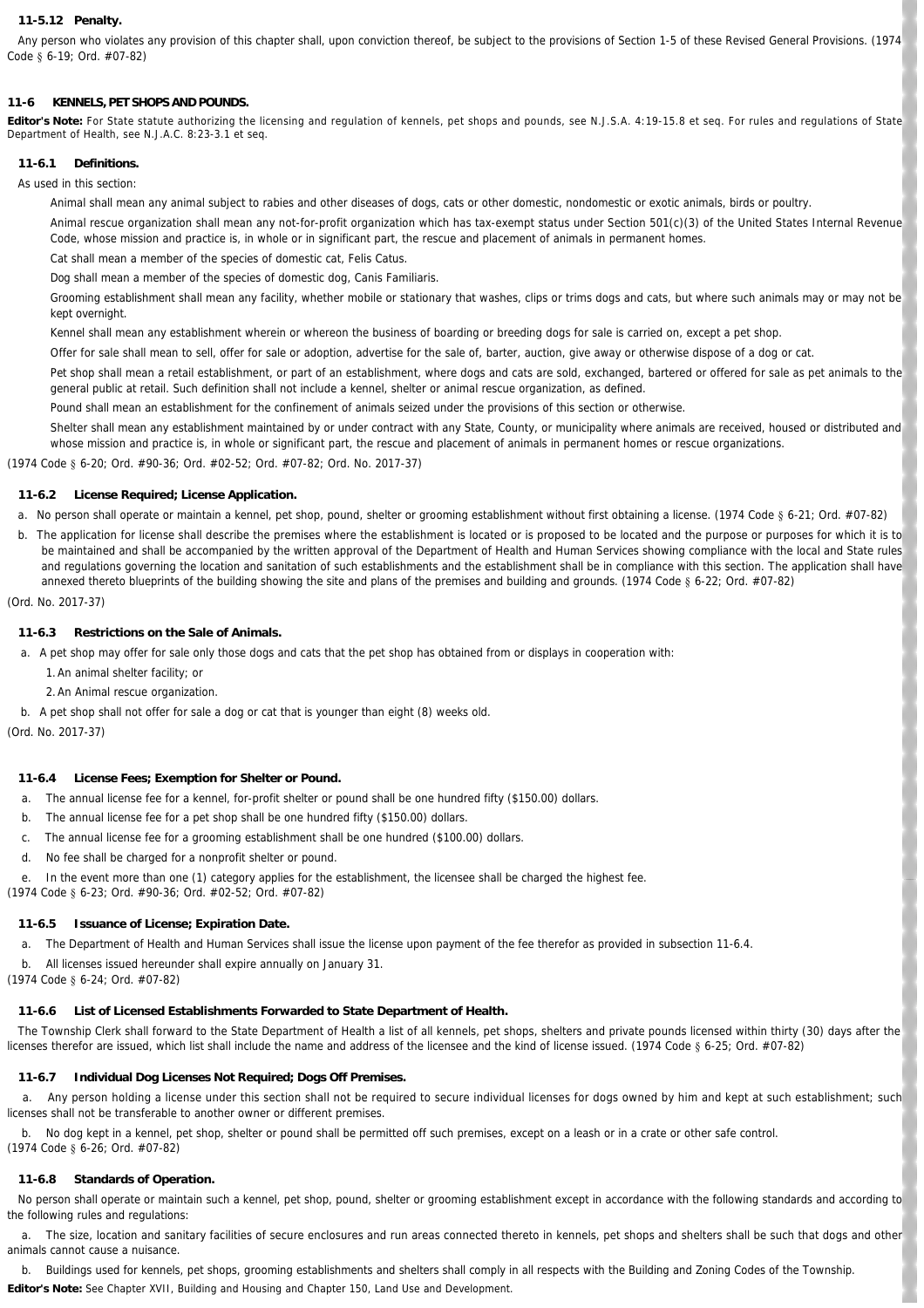All secure enclosures shall be constructed of light-colored impervious, washable material. The floors of secure enclosures and run areas shall have a concrete steel-trowelled base or other smooth, impervious base approved by the Department of Health and Human Services and shall be pitched to provide proper subsurface septic system or sanitary sewer line, if available.

 d. The buildings used for kennels, pet shops, pounds and shelters shall at all times have running hot and cold potable water, be maintained at a minimum temperature of fifty-five (55°F) degrees Fahrenheit; have facilities for washing and sanitizing utensils in a manner approved by the Department of Health and Human Services; have windows and doors to provide adequate ventilation and which are screened so that the premises are free from insects and foul odors.

e. Shelters and pounds shall have a room or rooms for segregating dogs or other animals to provide for the following circumstances:

- 1. Dogs and other animals that are diseased or which have been exposed to disease.
	- 2. Dogs and other animals that are ill-tempered.
- 3. Dogs and other animals which have had contact with a known or suspected rabid animal.
- f. Facilities for the humane destruction of dogs or other animals and the disposal of carcasses shall be approved by the Department of Health and Human Services.

 g. Supplies of food and bedding shall be stored in facilities which adequately protect such supplies against infestation or contamination by vermin and insects. Adequate refrigeration shall be provided for supplies of perishable food which will maintain a temperature not in excess of fifty (50°F) degrees Fahrenheit.

h. Provision shall be made for the removal and disposition of animal and food wastes, bedding and debris. Disposal facilities shall be so provided and operated as to minimize insect and vermin infestation, odors and disease hazards.

 i. Premises (buildings and grounds) shall be kept clean and in good repair in order to protect the animals from injury and to facilitate the prescribed husbandry practices set forth in these rules and regulations. Premises shall remain free of accumulations of trash. Insects, ectoparasites and avian and mammalian pests shall be controlled effectively.

(1974 Code § 6-27; Ord. #07-82)

#### **11-6.9 Facilities; General.**

 a. Housing facilities for animals shall be structurally sound and shall be maintained in good repair, to protect the animals from injury, to contain the animals, to restrict the entrance of other animals; and location, construction, arrangement and operation shall not constitute a nuisance.

b. Reliable and adequate electric power, if required to comply with other provisions of these rules and regulations, and adequate potable water shall be available.

 c. Supplies of food and bedding shall be stored in facilities which adequately protect against infestation or contamination by vermin. Refrigeration shall be provided for supplies of perishable food.

 d. Provision shall be made for the removal and disposal of animal and food wastes, bedding, dead animals and debris. Disposal facilities shall be so provided and operated as to minimize vermin infestation, odors and disease hazards.

e. Facilities, such as washrooms, basins or sinks shall be provided to maintain cleanliness among animal caretakers.

 f. Premises (buildings and grounds) shall be kept clean and in good repair in order to protect the animals from injury and to facilitate the prescribed husbandry practices set forth in these rules and regulations. Premises shall remain free of accumulations of trash. Insects, ectoparasites and avian and mammalian pests shall be controlled effectively.

(1974 Code § 6-28; Ord. #07-82)

### **11-6.10 Facilities; Indoor.**

a. Indoor animal facilities shall be provided for all pet shops, shelters and pounds. Kennels must also have indoor facilities, except for animals which are acclimated.

 b. Indoor housing facilities for animals shall be sufficiently heated when necessary to protect the animals from cold and to provide for their health and comfort. In the case of dogs or cats, the ambient temperature shall not be allowed to fall below fifty (50°F) degrees Fahrenheit, unless the animals are acclimated to lower temperatures.

 c. Indoor housing facilities for animals shall be adequately ventilated to provide for the health and comfort of the animals at all times. Such facilities shall be provided with fresh air either by means of windows, doors, vents or air conditioning and shall be ventilated so as to minimize drafts, odors and moisture condensation. Auxiliary ventilation, such as exhaust fans and vents or air conditioning, shall be provided when the ambient temperature is eighty-five (85°F) degrees Fahrenheit or higher.

 d. Indoor housing facilities for animals shall have ample light, by natural or artificial means, or both, of good quality and well distributed. Such lighting shall provide uniformly-distributed illumination of sufficient light intensity to permit routine inspection and cleaning during the entire working period.

e. Primary enclosures shall be so placed as to protect the animals from excessive illumination.

 f. The interior building surfaces of indoor housing facilities shall be constructed and maintained so that they are substantially impervious to moisture and may be readily cleaned.

 g. A suitable method shall be provided to eliminate rapidly excess water from indoor housing facilities. Drains, when used, shall be properly constructed and kept in good repair to avoid foul odors therefrom. Closed drainage systems, when used, shall be equipped with traps and so installed as to prevent any backup of sewage into the floor of the room.

(1974 Code § 6-29; Ord. #07-82)

#### **11-6.11 Facilities; Outdoor.**

 a. When sunlight is likely to cause overheating or discomfort, sufficient shade shall be provided to allow animals kept outdoors to protect themselves from the direct rays of the sun.

b. Animals kept outdoors shall be provided with access to shelter to allow them to remain dry during rain or snow.

 c. Shelter shall be provided for animals kept outdoors when the atmospheric temperature falls below fifty (50°F) Fahrenheit. Sufficient clean bedding material or by other means of protection from the weather elements shall be provided when the ambient temperature falls below that temperature to which an animal is acclimated.

d. A suitable method shall be provided to drain surface water rapidly.

(1974 Code § 6-30; Ord. #07-82)

#### **11-6.12 Primary Enclosures.**

a. A primary enclosure is any structure used to restrict an animal or animals to a limited amount of space, such as a room, pen, run, cage or compartment.

- b. Primary enclosures shall be structurally sound and maintained in good repair so as to:
	- 1. Contain the animals.
	- 2. Protect animals from injury.
	- 3. Keep predators out.
	- 4. Enable animals to remain dry and clean.
	- 5. Permit animals convenient access to food and water as required in these rules and regulations.
	- 6. Provide sufficient space for each animal to turn about freely and to stand, sit and lie in a comfortable normal position.

 c. In addition to the other provisions of this subsection, each dog in any primary enclosure shall be provided a minimum square footage of floor space equal to the mathematical square of the sum of the length of the dog in inches, as measured from the tip of its nose to the base of its tail, plus six (6) inches, expressed in square feet.

d. Animals housed in the same primary enclosure shall be maintained in compatible groups, with the following additional restrictions:

1. Females in season (estrus) shall not be housed in the primary enclosure with males, except for breeding purposes, unless otherwise requested by the owner.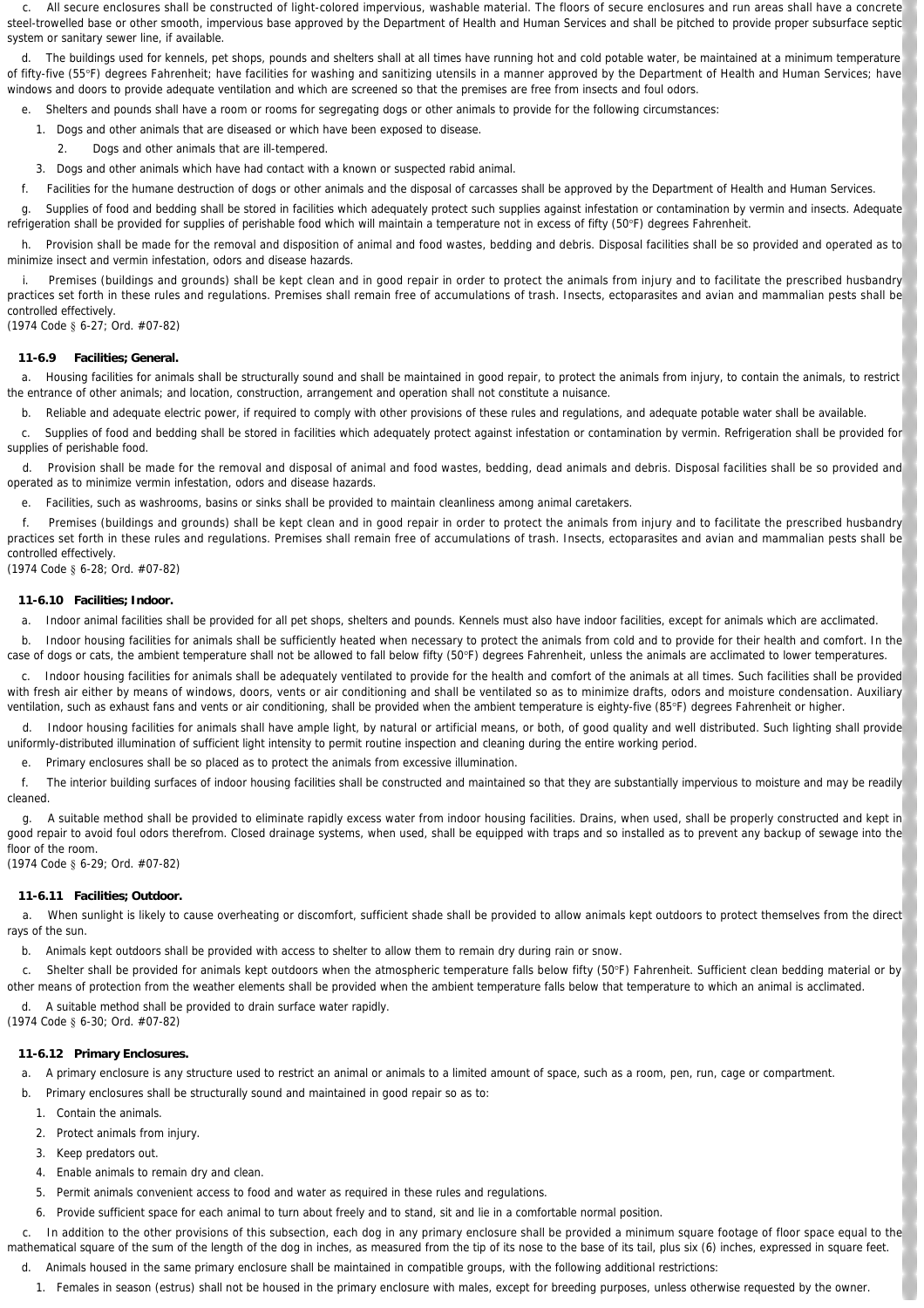Any animal exhibiting a vicious disposition shall be housed individually in a primary enclosure.

3. Immature animals shall not be housed in the same primary enclosure with adults other than their mothers, except when permanently maintained in breeding colonies.

(1974 Code § 6-31; Ord. #07-82)

## **11-6.13 Feeding and Watering.**

a. Animals shall be fed at least once each day except as otherwise might be required to provide adequate care.

 b. The food shall be free from contamination, wholesome, palatable, and of sufficient quantity and nutritive value to meet the normal daily requirements for the condition and size of the animals.

- c. Immature animals shall be fed in accordance with generally accepted procedures.
- d. Containers of food shall be accessible to animals and shall be located so as to minimize contamination by excreta.
- e. Feeding pans shall be durable and kept clean.
- f. Disposable food receptacles may be used but must be discarded after each feeding.
- g. Self-feeders may be used for the feeding of dry food and they shall be cleaned regularly to prevent molding, deterioration or caking of feed.

h. If potable water is not accessible to the animals at all times, potable water shall be offered to animals at least twice daily, for periods of not less than one (1) hour except as might otherwise be required to provide adequate care. Receptacles for such purposes shall be kept clean at all times. (1974 Code § 6-32; Ord. #07-82)

## **11-6.14 Sanitation.**

 a. Excreta shall be removed from primary enclosures as often as necessary to prevent contamination of the animals contained therein and to reduce disease hazards and odors. When a hosing or flushing method is used for cleaning, any animal contained therein shall be removed from such enclosures during the cleaning process, and adequate measures shall be taken to protect the animals in other such enclosures from being contaminated with water and other wastes.

- b. Pet litter and/or bedding shall be changed as often as required to maintain good sanitary conditions but not less than once each day.
- c. All pet cages shall be maintained in a clean and sanitary condition continually.
- d. All pet cages and grids shall be cleaned with an appropriate disinfectant at least once each day.

 e. Premises (buildings and grounds) shall be kept clean and in good repair in order to protect the animals from injury and disease, to facilitate the prescribed sanitary practices as set forth in these rules and regulations, and to prevent nuisances.

f. An effective program for the control of insects, ectoparasites, and avian and mammalian pests shall be established and maintained.

(1974 Code § 6-33; Ord. #07-82)

### **11-6.15 Disease Control.**

a. Programs of disease control and adequate health care shall be established and maintained under the supervision and assistance of a doctor of veterinary medicine.

b. Each animal shall be observed daily by the animal caretaker in charge or by someone under his direct supervision. Sick, diseased, injured, lame or blind animals shall be provided with veterinary care or humanely disposed of unless such action is inconsistent with the purposes for which such animal was obtained and is being held; provided, however, that this provision shall not affect compliance with N.J.S.A. 4:19-15.16, which requires the holding for seven (7) days of all stray dogs.

c. Any animal under quarantine or treatment for a communicable disease shall be separated from other animals in order to minimize dissemination of such disease.

 d. Any person operating or employed at a kennel, pet shop, shelter or pound who observes an animal which he suspects of being rabid shall at once notify by telephone or telegraph the Executive Officer of the local Department of Health and Human Services or the State Department of Health and segregate such animal for a period of ten (10) days unless examined and released on the written statement of a veterinarian.

 e. All employees of a kennel or pet shop shall be tutored by a licensed veterinarian of the State of New Jersey in the methods of proper examination of canines received by them, such tutoring program to involve a specific disease and defect detection system.

f. Within twenty-four (24) hours after receipt by a pet shop or a kennel, canines shall be examined by properly trained employees to determine any defects or disease.

 g. A chart shall be maintained for each canine received by a pet shop or kennel indicating the examination conducted, the date thereof and the results of such examination and the chart shall be maintained for a period of at least one (1) year.

h. A fecal sample of each canine received by each pet shop or kennel shall be taken and a record of the examination thereof shall be indicated on the chart aforesaid.

i. Newly received canines shall be subjected to examination within twenty-four (24) hours after receipt and shall be separated into categories of acceptable health, questionable health and rejectionable health.

A licensed veterinarian of the State of New Jersey shall visit the pet shop or kennel premises at least once each week and will examine all canines received since the prior visit and record the facts of such examinations on the respective canine charts.

k. All canines placed in the preliminary examination within the questionable or the rejectionable health category shall be examined by a licensed veterinarian prior to sale.

l. All newly received canines shall be administered measles vaccine and D.H.L. vaccine or D.M. vaccine within one (1) day of receipt by a pet shop or kennel and a record thereof shall be placed upon the charts for the respective canines. (1974 Code § 6-34; Ord. #07-82)

## **11-6.16 Holding and Receiving of Animals.**

a. Steps in the protection of the public from rabies infection include:

1. Impounded animals must be kept alive for seven (7) days to give opportunity for rabies disease surveillance and opportunity for owner to reclaim.

2. A dog or cat which has bitten a human may be kept alive and observed for ten (10) days following the bite if the owner of the animal so desires.

3. A dog or cat that is not wanted or any other animal which has bitten a human should be sacrificed for laboratory examination for rabies. The specimen to be submitted is the head of a small animal such as dog, cat, or mouse, the brain of a large animal such as a horse, cow or sheep, or an entire bat. The specimen should be delivered by messenger to the State Department of Health Laboratory, Health Agriculture Building, John Fitch Plaza, Trenton.

4. Animals brought in for elective destruction may not be killed until the person in charge of the facility has determined the animal is not a stray and that the person requesting the animal's destruction is its owner or a representative of the owner, and the animal has not bitten a human being within ten (10) days or evidenced other aggressive tendencies compatible with symptoms suspicious of rabies. If the animal has bitten a human being within ten (10) days, an appropriate specimen shall be delivered to the laboratory under the provisions of paragraph 3. above.

5. The person in charge of the facility shall keep a record of evidence submitted in support of paragraph 4. for a period of one (1) year.

b. Each shelter or pound shall post a sign establishing specific hours during which persons will be permitted to enter the facility to look at animals and records for the purpose of seeking animals that are missing:

- The sign must be clearly visible from the outside
- 2. The hours must be at least one (1) hour each business day.
- 3. The person who is searching for a missing animal shall identify himself by presenting a driver's license or other acceptable identification document.
- 4. The person who is searching for a missing animal shall furnish to the shelter or pound a written description of the missing animal and a license for any dog which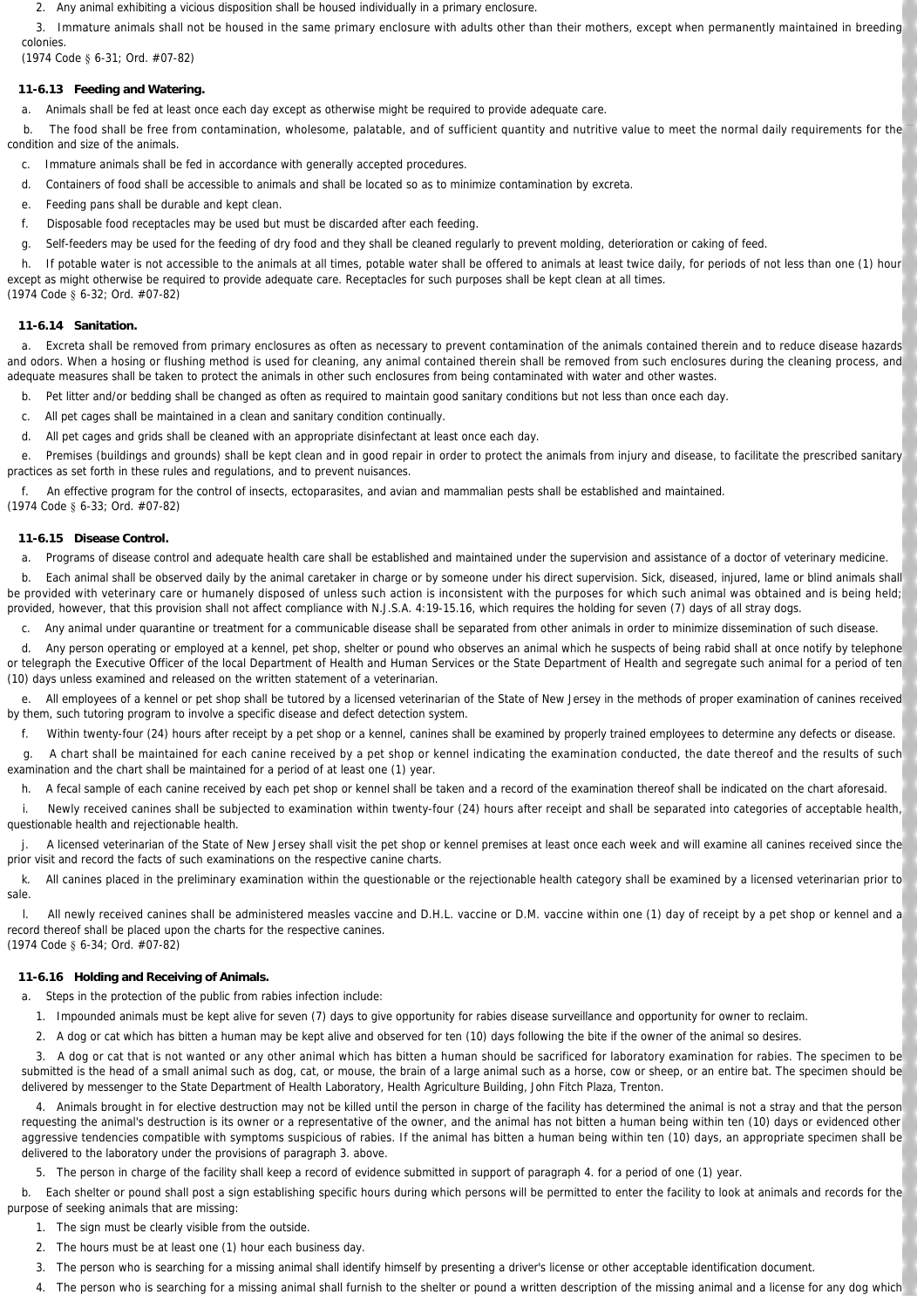has attained the age of seven (7) months which possesses a set of permanent teeth, or a bill of sale or other proof of ownership of a younger dog or other animal.

5. The person who is searching for a missing animal shall abide by all reasonable security measures required by the shelter or pound to prevent the spread of disease.

(1974 Code § 6-35; Ord. #07-82)

## **11-6.17 Transportation.**

a. Vehicles used in transporting animals shall be mechanically sound and equipped to prevent hazards to the health of all animals being transported.

b. The animal cargo space of all vehicles shall be so constructed and maintained as to prevent the ingress of exhaust from the vehicle's engine.

 c. Primary enclosures used to transport animals, such as compartments or transport cages, cartons, or crates, shall be well-constructed and well-ventilated and designed to protect the health and insure the safety of the animals. Such enclosures shall be constructed or positioned in the vehicle in such a manner that:

1. Each animal in the vehicle has access to sufficient fresh air for normal breathing.

2. The opening of such enclosures are easily accessible at all times for emergency removal of the animals.

3. The animals are afforded adequate protection from the elements. The temperature within such enclosures shall not be allowed to exceed eighty-five (85°F) degrees Fahrenheit or fall below forty-five (45°F) degrees Fahrenheit for a period of more than four (4) hours, provided, however, that at no time may an animal be transported for longer than one (1) hour at a temperature of more than ninety-five (95°F) degrees Fahrenheit or less than thirty-five (35°F) degrees Fahrenheit.

 d. Animals transported in the same primary enclosure shall be maintained in compatible groups, and any animal exhibiting a vicious disposition shall be transported individually in a primary enclosure. Further, any female animal shall not be transported in the same primary enclosure with any male animal unless otherwise requested by the owner.

 e. Primary enclosures used to transport animals shall be large enough to insure that each animal contained therein has sufficient space to turn about freely, to stand erect and lie in a natural position.

 f. Animals shall not be placed in primary enclosures over other animals in transit unless each enclosure is fitted with a floor of a material which prevents animal excreta from entering lower enclosures.

g. Primary enclosures used to transport animals shall be maintained in a clean and sanitary condition.

h. It shall be the responsibility of the attendant or driver to inspect the animals to determine whether they need emergency veterinary care, and if so, to obtain such care from a doctor of veterinary medicine at the earliest opportunity. (1974 Code § 6-36; Ord. #07-82)

### **11-6.18 Records and Administration.**

a. Each person in charge of a kennel, pet shop, shelter or pound shall be responsible for compliance with these rules and regulations.

 b. There shall be kept at each kennel, pet shop, shelter or pound a record of all animals received and/or disposed of. Such record shall state the date each animal was received, description of animal, license number, breed, age and sex; name and address of person from whom acquired; date killed and method, or name and address of person to whom sold or otherwise transferred.

 c. These records shall be kept at the premises for twelve (12) months after the date the animal is killed or removed from the establishment and shall be available to any agent of the Township, the Department of Health and Human Services, or the State Department of Health.

 d. Except as otherwise provided in this section, no kennel, pet shop, shelter or pound shall, within one (1) year from the making thereof, destroy or dispose of any books, records, documents or other papers required to be maintained under these rules and regulations.

 e. The records required to be maintained under these rules and regulations shall be held for such period in excess of the one (1) year period specified in paragraph c. of this subsection as may be required to comply with any Federal, State or local law. When the Division of Health or local regional Health Department or the State Department of Health notifies a kennel, pet shop, shelter or pound in writing that specified records shall be retained pending completion of an investigation or proceeding such facility shall hold such records until their disposition is authorized by the local or regional agency or the State Department of Health.

 f. A licensee shall promptly notify the licensing agency of any change in his name and address, or any change in his operation which may affect his status. (1974 Code § 6-37; Ord. #07-82)

### **11-6.19 Revocation of License.**

 All licenses issued for a kennel, pet shop, shelter or pound shall be subject to revocation by the Municipal Council on recommendation of the State Department of Health or the Township Department of Health and Human Services for failure to comply with the applicable provisions of this section, or rules and regulations of the State Department of Health, or of the Township Department of Health and Human Services governing the same, after the licensee has been afforded a hearing by either the State Department of Health or the Department of Health and Human Services. (1974 Code § 6-38; Ord. #07-82)

### **11-6.20 Penalty.**

 Any person who shall violate a provision of this section shall, upon conviction thereof, be punished by a fine not exceeding five hundred (\$500.00) dollars or by imprisonment for a term not exceeding ninety (90) days, or both. A separate offense shall be deemed committed on each day during or on which a violation occurs or continues. (1974 Code § 6-39; Ord. #07-82)

### **11-7 VICIOUS ANIMALS.**

### **11-7.1 Investigation of Animal Bites.**

 The Department of Health of the Township of Woodbridge is herein empowered to investigate all animal bite incidents occurring in the Township for the purpose of determining whether the animal involved has had any previous incidents of biting or injuring persons. (1984 Code § 6-40; Ord. #3-4-75; Ord. #07-82)

### **11-7.2 Hearing.**

 The Department of Health shall conduct such an investigation in a manner so as to provide the owner or harborer of the animal with an opportunity to be heard. (1974 Code § 6-41; Ord. #3-4-75; Ord. #07-82)

### **11-7.3 Order for Removal of Animal.**

 If, as the result of the investigation, the Department of Health determines that the animal has a propensity to injure or bite persons, the Department of Health then has the power to order that the owner or harborer of the animal remove the animal from the jurisdictional limits of the Township within seven (7) days of the issuance of the order. (1984 Code § 6-42; Ord. #3-4-75; Ord. #07-82)

### **11-7.4 Noncompliance with Order; Disposition by Department.**

If the owner or harborer of the animal does not comply with the order of the Department of Health within seven (7) days of its issuance, then the Health Department has the power to impound and quarantine the animal and then to have the animal destroyed if it is determined that the animal cannot be permitted to come in contact with persons of the community because of its dangerous propensity. (1974 Code § 6-43; Ord. #3-4-75; Ord. #07-82)

### **11-7.5 Penalty.**

If an owner or harborer of the animal in question refuses to comply with the order of the Department of Health directing the owner or harborer to remove the animal from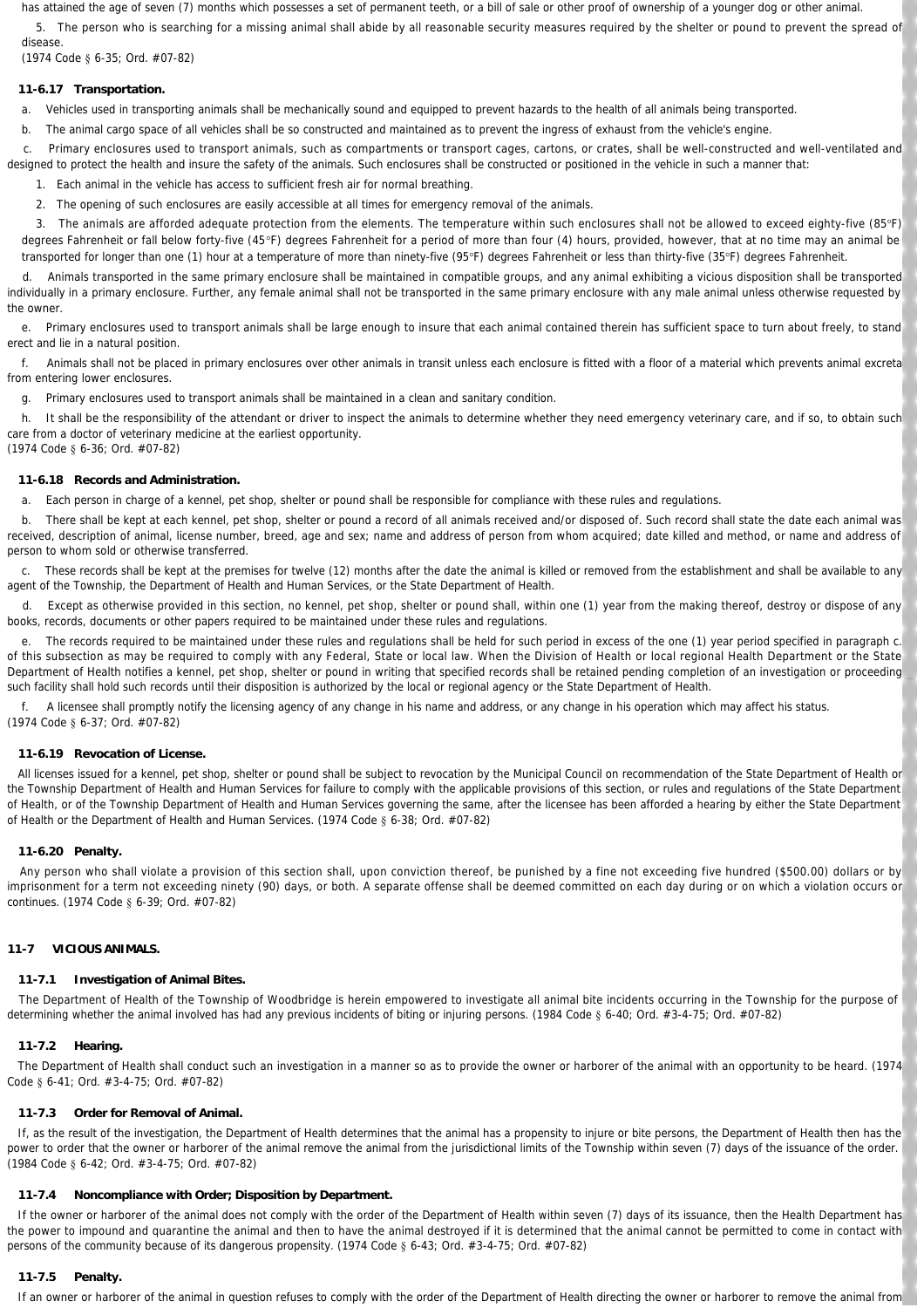the jurisdictional limits of the Township, he shall be liable to the penalty established in Chapter I, Section 1-5. (1974 Code § 6-44; Ord. #3-4-75; Ord. #07-82)

#### **11-8 KEEPING AND CONTROL OF NONDOMESTIC ANIMALS.**

#### **11-8.1 Keeping and Control of Nondomestic Animals Prohibited.**

No person shall maintain, keep or harbor on any interior or exterior premises in the Township any cattle, rabbits, sheep, goats, ducks, swine, horses, chickens or similar nondomesticated animals or fowl, excluding pigeons. The Department of Health and Human Services of the Township of Woodbridge may consider and review, in its sole discretion, certain requests for a special permit waiving the permit holder from compliance with this subsection. Moreover, no permit shall be issued until it has been determined by the Department of Health and Human Services, upon inspection and review of other information that the Department deems necessary and appropriate, that such place and premises are suitable for the housing of the animals. A permit shall be revoked if, by virtue of a subsequent inspection, it has been determined that the premises have not been kept in a sanitary condition and/or that the premises are not suitable for maintaining the good health of the animal in question. A permit issued under this subsection shall be renewed annually on or before January 1 in each year and revoked at the discretion of the Department. The fee for the permit shall be thirtyfive (\$35.00) dollars annually. (1974 Code § 6-45; Ord. #80-16 § 1; Ord. #07-82; Ord. #13-61 § 9)

#### **11-8.2 Nuisances Prohibited; Remedies.**

 Any animal kept within the Township in such a manner that noxious and offensive odors are created, thereby rendering the air offensive and injurious to the public health, or where the premises are maintained in such a condition that flies, mosquitoes and other insects are attracted thereto shall be deemed and is hereby declared to be a nuisance. Any person maintaining such a nuisance shall be subject to the penalty provisions of subsection 11-8.7 of this chapter and, in addition thereto, the Department of Health and Human Services shall have the authority to remove the animal or animals from the property with or without the owner's approval, subject to the owner's being provided a twenty (20) day period within which to remedy the nuisance. (1974 Code § 6-36; Ord. #80-16 § 2; Ord. #07-82; Ord. #13-61 § 9)

#### **11-8.3 Poultry Farms.**

 No person shall keep, conduct or operate in the Township any poultry, farm or other establishment for the breeding, rearing or maintaining of fowl, birds or animals without a permit from the Department of Health and Human Services. The permit shall be renewed annually on or before the first day of January in each year, and the fee for the permit shall be five hundred (\$500.00) dollars, and the permit shall be revocable at the discretion of the Department of Health and Human Services if it is determined that the premises have not been kept in a good and sanitary condition or as per subsection 11-8.1 or a nuisance has been created as per subsection 11-8.2. (1974 Code § 6-47; Ord. #80-16 § 3; Ord. #07-82; Ord. #13-61 § 9)

#### **11-8.4 Exotic Animals.**

 a. No person shall have or keep on any premises in the Township exotic animals without having obtained a permit from the State Department of Fish and Wildlife. In addition thereto, a permit must be obtained from the Department of Health and Human Services in accordance with subsection 11-8.1.

b. Any person who shall bring or cause to be brought into the Township any exotic animal licensed in another State or a New Jersey municipality for the current year and the barring any requisite registration tag and who shall keep or permit the same animal to be kept within the Township for a period of more than ninety (90) days shall immediately apply for a permit for such an exotic animal pursuant to subsection 11-8.1.

 c. Any person who shall bring or cause to be brought into the Township any nonlicensed exotic animal or shall keep the same or permit the same animal to be kept within the Township for the period of more than ten (10) days shall immediately thereafter apply for a permit for such exotic animal pursuant to subsection 11-8.1.

 d. No person owning, keeping or harboring any exotic animal shall suffer or permit the animal to be upon public streets or any public place within the Township unless the exotic animal is accompanied by its owner or other person capable of controlling the exotic animal.

e. No person shall keep, harbor or bring into any public place within the Township any exotic animal without controlling the animal so that the animal does not come into any unsolicited physical contact with any other person within the Township, or cause a threat of any unsolicited contact with any other person within the Township

 f. No person shall keep, harbor or bring any exotic animal into the Township which disturbs the peace, comfort or quiet of any neighborhood or any person, thereby causing or maintaining a nuisance, which nuisance is punishable according to subsection 11-8.1. Running at large is hereby deemed to be a nuisance according to this section.

 g. No person owning, keeping or harboring an exotic animal within the Township shall permit it or suffer it to do any injury or any damage to any lawn, shrubbery, flowers, grounds or property of another person.

h. Exotic animals may be included in a public display or public show as long as the animal is treated in accordance with all applicable laws, regulations and ordinances and is controlled so as to avoid the threat of unsolicited physical contact with people and does not cause a nuisance to any people as defined herein. (Ord. #94-45 § I; Ord. #07-82)

#### **11-8.5 Poisonous Animals.**

At no time and under no circumstances can any person bring or cause to be brought into any public place within the Township any poisonous animal of any kind.

In the event any sentence, section, clause or other portion of this section or the application thereof to a person or circumstances shall, for any reason, be adjudged by a court of competent jurisdiction to be invalid, such judgment shall not affect, impair or repeal the remainder of this section and/or the procedures implemented pursuant thereto. (Ord. #94-45 § II; Ord. #07-82)

#### **11-8.6 Enforcing Official.**

The enforcing official shall be the Director of the Department of Health and Welfare or anyone acting on his behalf. (1974 Code § 6-49; Ord. #80-16 § 5; Ord. #07-82)

#### **11-8.7 Violations and Penalties.**

Any person who violates any provision of this section shall, upon conviction thereof, be liable to the penalty established in Chapter I, Section 1-5. A separate offense shall be deemed committed on each day during or on which a violation occurs or continues. (1974 Code § 6-50; Ord. #80-16 § 6; Ord. #84-49 § 1; Ord. #07-82)

#### **11-9 ANIMAL CONTROL PROGRAM.**

#### **11-9.1 Establishment.**

 a. There shall be established within the Township of Woodbridge an Animal Control Program within the Department of Health and Human Services and implemented by an Animal Control Officer.

b. The Department of Health and Human Services shall provide an Animal Shelter for the benefit of the Township's animals and owners.

(1974 Code § 6-56; Ord. #91-11 § I; Ord. #07-82)

### **11-9.2 Services and Fees.**

**Editor's Note:** Payment for these services will be required upon rendering of this service.

The Animal Control Program will provide the following services when possible or practical:

- a. Animal Control Officer will, at the owner's request, deliver or provide ambulance service for the owner's animal to the pound or kennel or veterinarian.
- b. Trapping, transfer and disposal of animals from private property.
	- 1. If the owner obtains a trap(s) from the Woodbridge Township Health Department, the Animal Control Officer will remove the trapped animal from the property and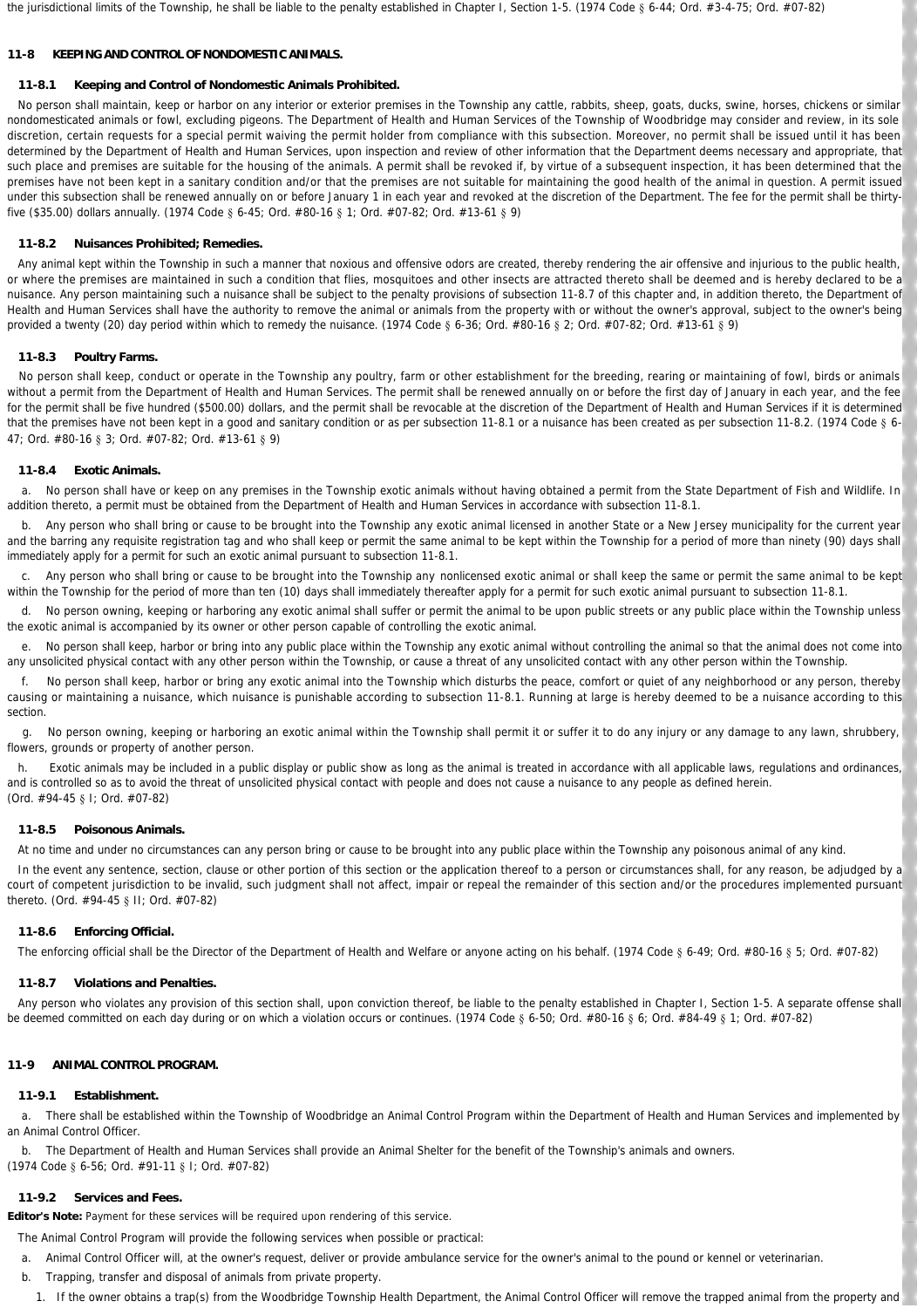deliver to pound or kennel for disposal. There will be no fee for this service.

2. On the owner's request, the Animal Control Officer will provide and set up a trap(s) for the owner on any of the exterior property and remove and transfer the same to a pound or kennel for disposal.

3. At the owner's request, if the owner uses his own trap or traps the animal in any confined area on his property, the Animal Control Officer will remove the animal and transfer same to a pound or kennel for disposal. If the Animal Control Officer is summoned to a private residence more than five (5) times in a calendar year, the fees set forth in paragraph c. shall be charged for each subsequent visit, unless the Director of Health or designee determines that the trapping provides a benefit to the public health of the community.

The Animal Control Officer, on the request of the owner, will apprehend or trap and remove any animal such as a bat, from the owner's interior livable area and remove and transfer animal/bat to pound or kennel for disposal.

Editor's Note: This service will not be provided for animals, such as bats, etc., trapped in attics, between walls, in eaves and crawl spaces, etc. This determination will be at the discretion of the Animal Control Officer.

c. The fees for all services set forth in paragraphs a. and b. above shall be as follows:

1. Thirty-five (\$35.00) dollars during normal weekday working hours.

2. Sixty (\$60.00) dollars for services rendered at night, weekends or holidays.

(1974 Code § 6-57; Ord. #93-50; Ord. #00-30 § 1; Ord. #07-82; Ord. #13-61 § 9)

### **11-9.3 Fees Charged by Animal Control Shelter.**

When any animal is received into the Animal Control Shelter designated by Woodbridge Township Department of Health pursuant to this chapter, the following schedule of fees should apply to the use of that shelter by that animal:

- a. *Redemption Fees.*
	- 1. For the first redemption of any animal housed in the shelter: thirty (\$30.00) dollars.
	- 2. For the redemption of any animal in the shelter on the second occasion: forty (\$40.00) dollars.
	- 3. For the third redemption and any redemption thereafter: fifty (\$50.00) dollars.
	- 4. For any redemption where the animal is from another jurisdiction: seventy-five (\$75.00) dollars.
- b. Daily boarding charge, per animal, per day: five (\$5.00) dollars.
- c. *Animal Adoption Fees.* The fees for the adoption of animals from the Animal Control Shelter shall be as stated herein.
	- 1. Dogs twenty-five pounds and under: seventy-five (\$75.00) dollars.
	- 2. Dogs over twenty-five pounds: fifty (\$50.00) dollars.
	- 3. Puppies: seventy-five (\$75.00) dollars.
	- 4. Cats: seventy-five (\$75.00) dollars.
	- 5. Kittens: fifty (\$50.00) dollars.
	- 6. Documented pure breeds: one hundred twenty-five (\$125.00) dollars.
	- 7. Other animals: twenty-five (\$25.00) dollars.

 d. *Surrender Fees.* All animals surrendered to the Animal Shelter must be by the rightful owner who shall show proof of ownership. Once surrendered, the animal becomes the property of the Animal Shelter. The fees charged for surrendering an animal to the Animal Shelter shall be as stated herein.

- 1. Dogs under fifty (50) pounds: fifty (\$50.00) dollars.
- 2. Dogs fifty (50) pounds and over: one hundred (\$100.00) dollars.
- 3. Cats: fifty (\$50.00) dollars.
- 4. Other animals: twenty-five (\$25.00) dollars.
- 5. Animals surrendered for euthanasia shall be charged an additional one hundred fifty (\$150.00) dollars.

(Ord. #93-50 § 1; Ord. #07-82; Ord. #08-90; Ord. #13-61 § 9)

#### **11-10 FEEDING OF WILD AND FERAL ANIMALS.**

#### **11-10.1 Purpose.**

 The purpose of this section is to prohibit the feeding of unconfined wildlife and feral animals in any public park or on any other property owned or operated by the Township of Woodbridge, so as to protect public health, safety and welfare, and to prescribe penalties for failure to comply. (Ord. #06-06 § 1; Ord. #07-82)

#### **11-10.2 Definitions.**

For the purpose of this section, the following terms, phrases, words and their derivations shall have the meanings stated herein unless their use in the text of this section clearly demonstrates a different meaning. When not inconsistent with the context, words used in the present tense include the future, words used in the plural number include the singular number, and words used in the singular number include the plural number. The word "shall" is always mandatory and not merely directory.

Feed shall mean to give, place, expose, deposit, distribute or scatter any edible material with the intention of feeding, attracting or enticing wildlife. Feeding does not include baiting in the legal taking of fish and/or game.

*Feral* shall mean an animal that has returned to an untamed state.

*Person* shall mean any individual, corporation, company, partnership, firm, association, or political subdivision of this State subject to municipal jurisdiction.

*Wildlife* shall mean all animals that are neither human nor domesticated.

(Ord. #06-06 § II; Ord. #07-82)

#### **11-10.3 Prohibited Conduct.**

No person shall feed, in any public park or on any property owned or operated by the Township of Woodbridge, any wildlife or feral animal, excluding confined wildlife (for example, wildlife confined in zoos, parks or rehabilitation centers, or unconfined wildlife at environmental education centers.) (Ord. #06-06 § III; Ord. #07-82)

#### **11-10.4 Enforcement.**

- a. This section shall be enforced by the Health Department of the Township of Woodbridge.
- b. Any person found to be in violation of this section shall be ordered to cease the feeding immediately.

(Ord. #06-06 § IV; Ord. #07-82)

## **11-10.5 Violations and Penalties.**

Any person(s) who is found to be in violation of the provisions of this section shall be subject to a fine of not less than one hundred (\$100.00) dollars. (Ord. #06-06 § V; Ord. #07-82)

 $\overline{\mathbb{D}}$